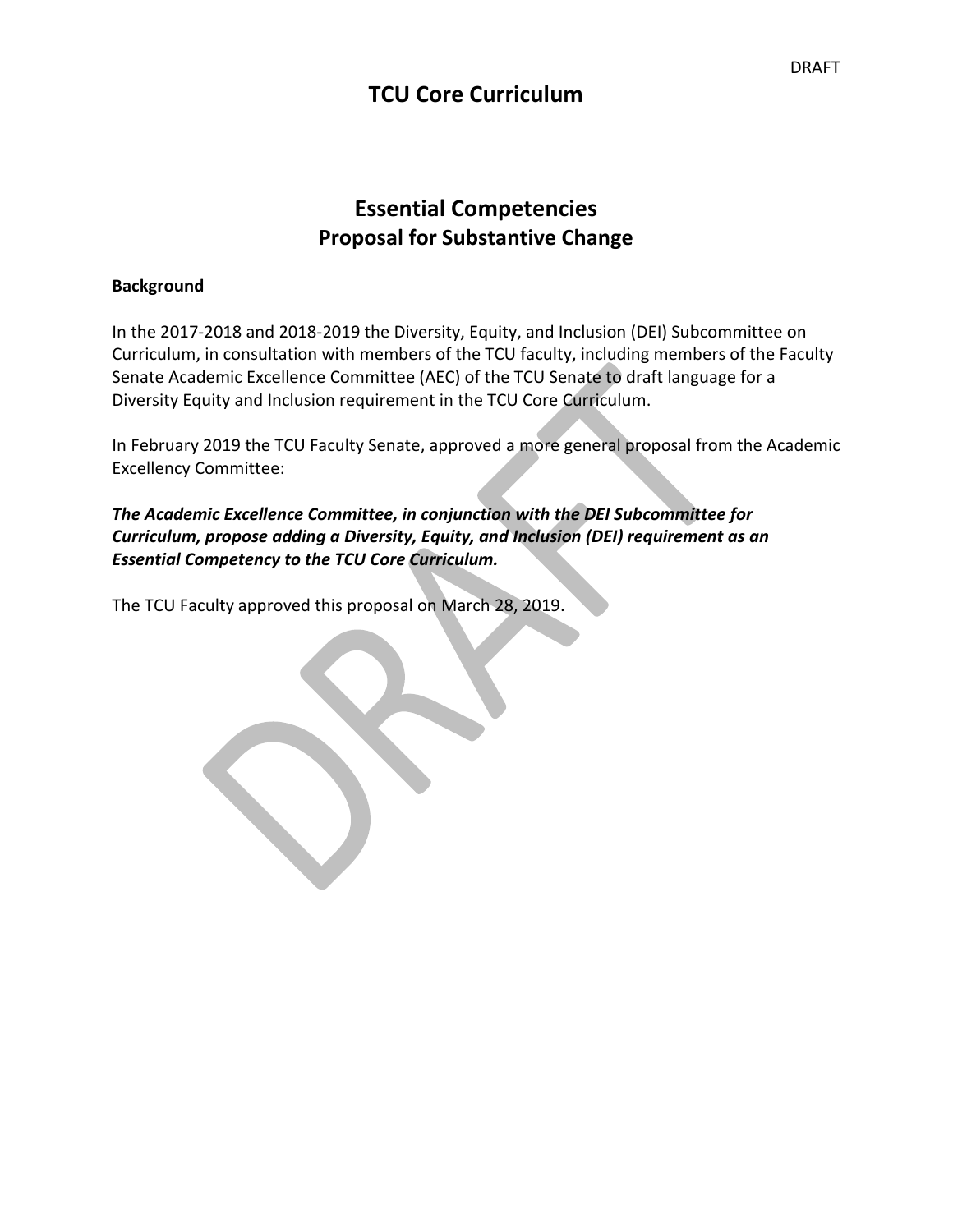#### **Proposal:**

The Diversity, Equity, and Inclusion Essential Competency (DEI EC) requirement of 3 course credit hours. The DEI EC can overlay with any other Core credits or major/minor requirements. Any course at any level that vetted for DEI would meet this requirement without necessarily adding additional Core hours to the student's academic plan.

*Diversity, Equity, and Inclusion (DEI) Essential Competency Competency, Learning Outcomes, and Student Action Steps*

**Competency: TCU graduates will demonstrate the skills to communicate and engage with and across diverse communities and identities through an understanding of the dynamics of power, privilege, and difference.[1](#page-1-0)**

| Learning Outcome                             | <b>Student Action Steps</b>                                                                                                                                                                                                                                               |
|----------------------------------------------|---------------------------------------------------------------------------------------------------------------------------------------------------------------------------------------------------------------------------------------------------------------------------|
| SELF-AWARENESS: Students will demonstrate a  | Students will confront their own biases using knowledge                                                                                                                                                                                                                   |
| working knowledge of diversity, equity, and  | about privilege, marginalization, and frameworks of                                                                                                                                                                                                                       |
| inclusion through their individual, personal | social justice.                                                                                                                                                                                                                                                           |
| relationships to the concepts of privilege,  |                                                                                                                                                                                                                                                                           |
| marginalization, and social justice.         | Skill: self-awareness regarding bias                                                                                                                                                                                                                                      |
|                                              | Students will reflectively engage materials such as texts,<br>speakers, and/or co-curricular activities from a diverse<br>range of historically marginalized perspectives within<br>frameworks of social justice.<br>Skill: self-awareness within diverse social contexts |

<span id="page-1-0"></span> <sup>1</sup> **Diversity, Equity, & Inclusion encompasses past and present disenfranchisement and the resulting inequities in race, gender, class, sexuality, ability, veteran status, and other critical social identities.**